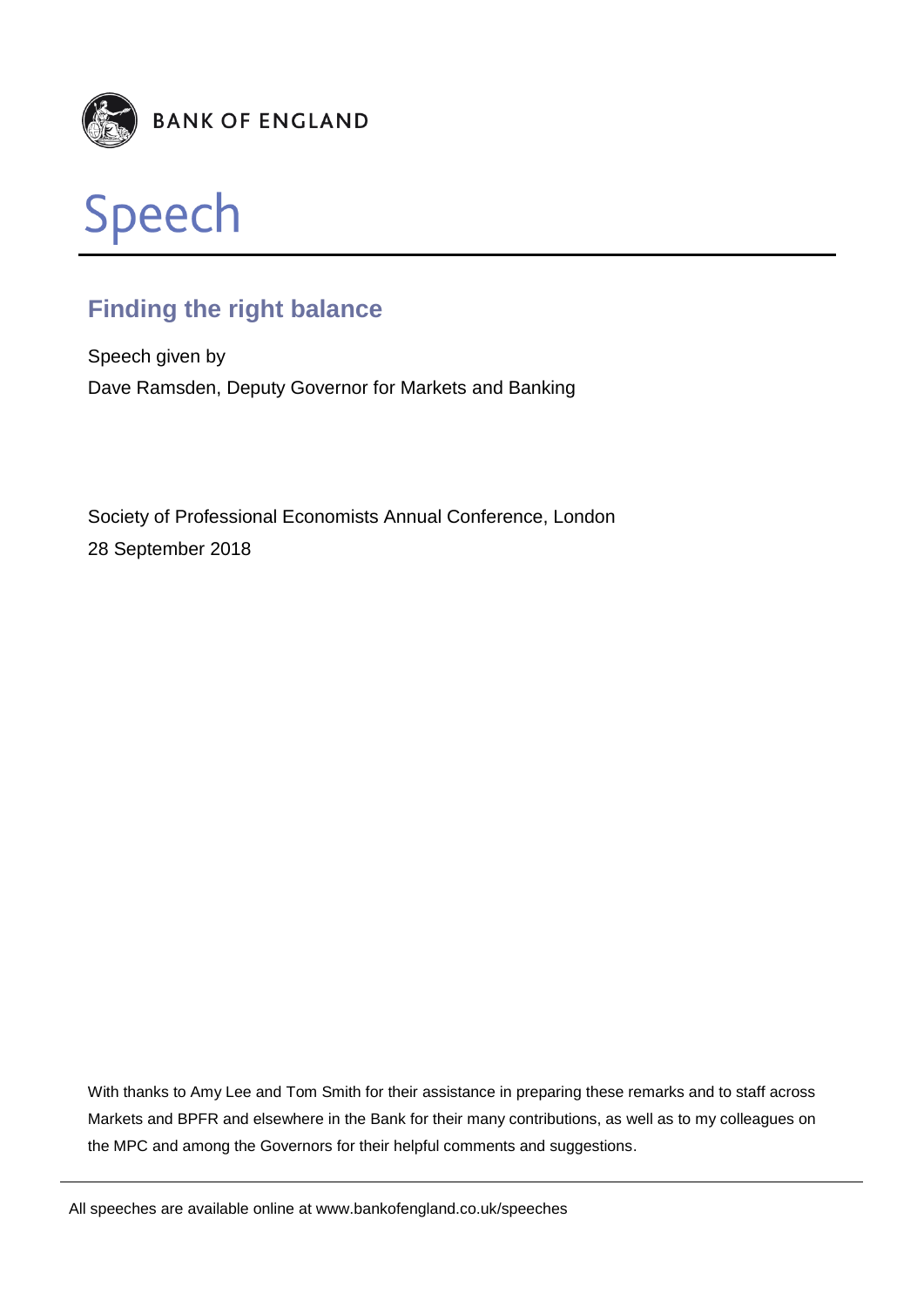#### Introduction

1

It's an honour to be invited to talk here for the Society for Professional Economists (SPE) today, and I'm very grateful to Bloomberg for the opportunity to speak again in their fantastic HQ. Although I've spoken many times at the Society's events over the years either in my previous role at the Treasury or in in my ongoing role as President of the SPE this is the first time I've spoken at the Society in its new guise as the Society for Professional Economists and in my role as the Bank of England's Deputy Governor for Markets and Banking.

This week is national inclusion week in the UK. And in that spirit I do think the SPE's new moniker, which Kevin Daly has championed, is more inclusive and speaks to a wider group of economists. That is borne out by the excellent turn-out today. At the same time we need to improve diversity in today's economics profession, in central banking and in finance more generally.<sup>1</sup> Sustaining recent progress is a key priority for the Bank of England as I know it is for the SPE.

People often ask me what my professional responsibilities in the Bank are. The most formal description is contained in the Bank's Senior Managers and Certification Regime return. The SM&CR is a critical element of the post-crisis regime for accountability in the whole financial sector, ensuring there is a clear public line of sight running from the senior leadership through to every key function carried out by a financial institution.<sup>2</sup> The SM&CR is an essential part of the soft infrastructure underpinning improved conduct and therefore fairer and more effective financial markets in the UK and globally.

The SM&CR entry for me is long, and so I will just flag a few of my key responsibilities.<sup>3</sup> What these boil down to is that among the Governors I have operational responsibility for the Bank of England's balance sheet.

It is the Bank's balance sheet that is going to be the focus of my talk today. The balance sheet is integral to the operations undertaken in the areas I oversee, Markets and Banking, Payments and Financial Resilience. And it is central to the Bank's mission for monetary and financial stability: the balance sheet is the hard infrastructure that supports much of the Bank's policy activity. For most of the time it may not be as newsworthy as some of the tools it supports, like Bank Rate, QE or "lender of last resort". But it is foundational: were it not to be of sufficient size or usability, that would quickly make headlines at times of financial stress.

 $1$  Gender diversity in central banking was discussed at the excellent recent conference that the Bank, together with the Federal Reserve and the European Central Bank, hosted on Gender and Career Progression:

[https://www.bankofengland.co.uk/events/2018/may/gender-and-career-progression,](https://www.bankofengland.co.uk/events/2018/may/gender-and-career-progression) while the Treasury's Women in Finance Charter encourages gender diversity in the financial industry more generally[: https://www.gov.uk/government/publications/women-in-finance-](https://www.gov.uk/government/publications/women-in-finance-charter)<u>charter</u>. Of course, gender is just one important element in the broader drive to improve diversity in the economics profession.<br><sup>2</sup> For more information on the SM&CR, see Allen, T. (2018), "Strengthening the link between Managers and Certification Regime", Bank of England Quarterly Bulletin, 2018Q2, available a[t https://www.bankofengland.co.uk/-](https://www.bankofengland.co.uk/-/media/boe/files/quarterly-bulletin/2018/senior-managers-certification-regime) [/media/boe/files/quarterly-bulletin/2018/senior-managers-certification-regime.](https://www.bankofengland.co.uk/-/media/boe/files/quarterly-bulletin/2018/senior-managers-certification-regime)

<sup>3</sup> These include: responsibility for management of the Bank's capital and the Bank's funding and liquidity operations; responsibility for the Bank's treasury management functions; responsibility for the Bank's proprietary trading activities; responsibility for the protection of clients' assets.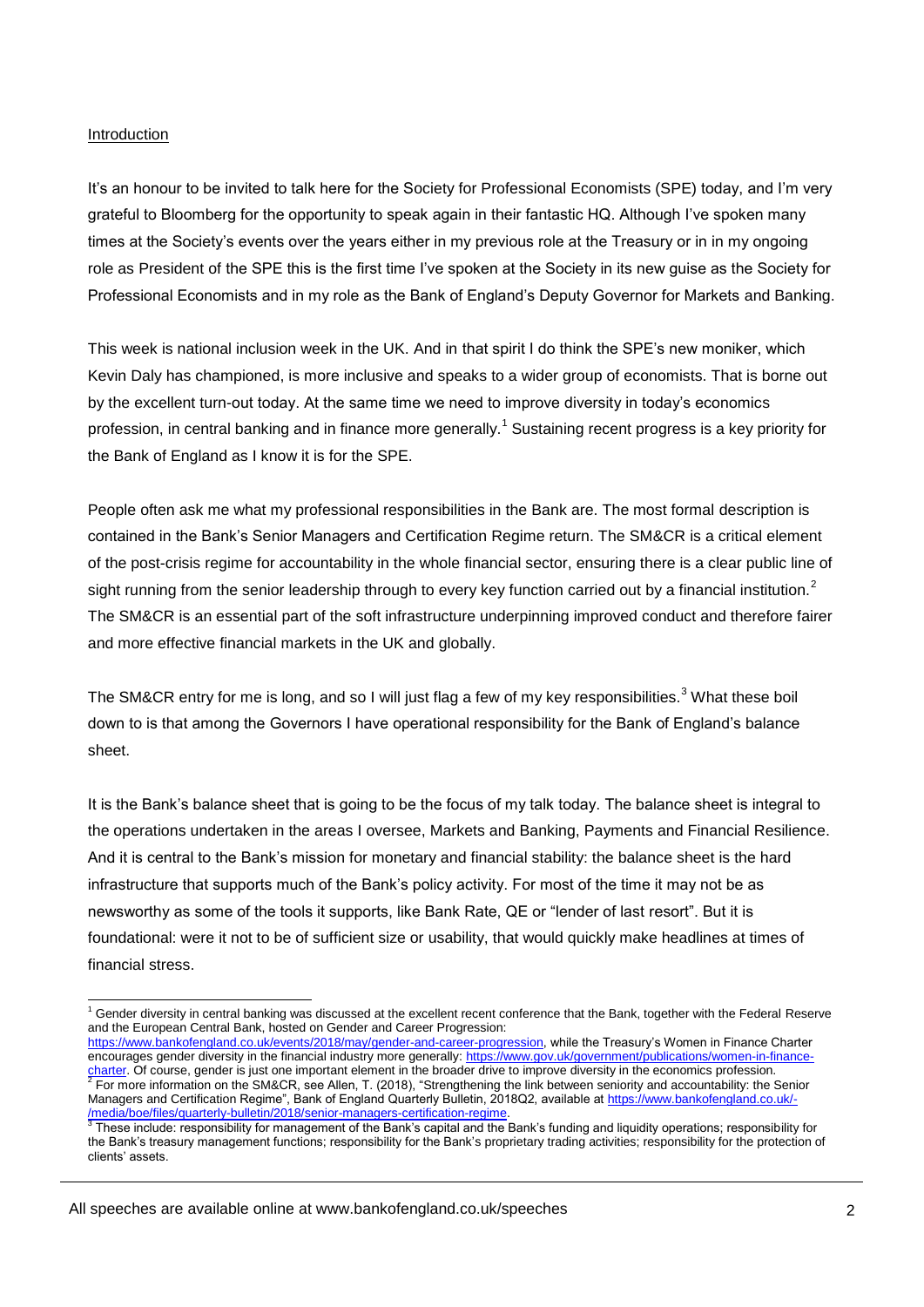In my remarks today I want to account for how we've got to where we are and what the balance sheet of today is used for. I'll then give some pointers on where it might go, drawing on a discussion paper we published in August 2018. And I'll conclude with some remarks on the current policy environment, which the balance sheet is supporting.

## The 11<sup>th</sup> anniversary of the start of the global financial crisis

But I couldn't give a speech in September 2018 without marking an anniversary – though the one I'm most interested in is an 11th anniversary – the year *before* the collapse of Lehman Brothers – which I will use to frame my comments today.

On 9<sup>th</sup> August 2007, BNP Paribas froze three of its investment funds, citing lack of liquidity in sections of the US securitised debt market. Fear spread. First the cost of interbank funding spiked, and then the interbank funding markets effectively froze, as credit concerns and liquidity hoarding spread amongst firms. Northern Rock, with a business model depending on its ability to access funding markets, experienced what started as an electronic run. In September 2007 the Bank announced it was providing emergency financial support to Northern Rock, and shortly after that we saw the first physical run on a bank in the UK in over a century.

There are two key strands evident in these events, both related to the increasing interconnectedness of the financial system. The first was the valuation of the underlying assets in many derivatives and securitisations. The US subprime mortgage market, we now know, was overvalued. It might have been a containable problem, had these mortgages not been packaged up into ever more complicated transactions, distributed around the banking system, allowing a domestic US housing crash to become a global problem of the first order. And the second was what crystallised as a result – a loss of confidence in wholesale funding markets. Banks became uncertain of how creditworthy their peers were, and as a result they stopped lending to one another, and couldn't fund themselves – a crucial need. The vulnerability in banks' balance sheets sparked a crisis of liquidity and funding.

These events prompted a wide-ranging set of back-stopping actions by the Bank of England and other authorities, both across the Bank's own balance sheet, as well as deploying the Government's. But despite these actions, we now know that the funding crisis, or "credit crunch", helped push the US into recession in December 2007, with the UK following in summer 2008.<sup>4</sup>

The financial crisis has left an indelible mark on financial markets; the hard lessons learned have changed the shape of finance for the better. Our banks are well-capitalised, with appropriately prudential liquidity

<sup>1</sup> <sup>4</sup> See for example Ben Bernanke's new paper: Bernanke, B. 2018. "The Real Effects of the Financial Crisis" BPEA Conference Draft, Fall, available a[t https://www.brookings.edu/bpea-articles/the-real-effects-of-the-financial-crisis/](https://www.brookings.edu/bpea-articles/the-real-effects-of-the-financial-crisis/) and summarised at [https://www.brookings.edu/blog/ben-bernanke/2018/09/13/financial-panic-and-credit-disruptions-in-the-2007-09-crisis/.](https://www.brookings.edu/blog/ben-bernanke/2018/09/13/financial-panic-and-credit-disruptions-in-the-2007-09-crisis/)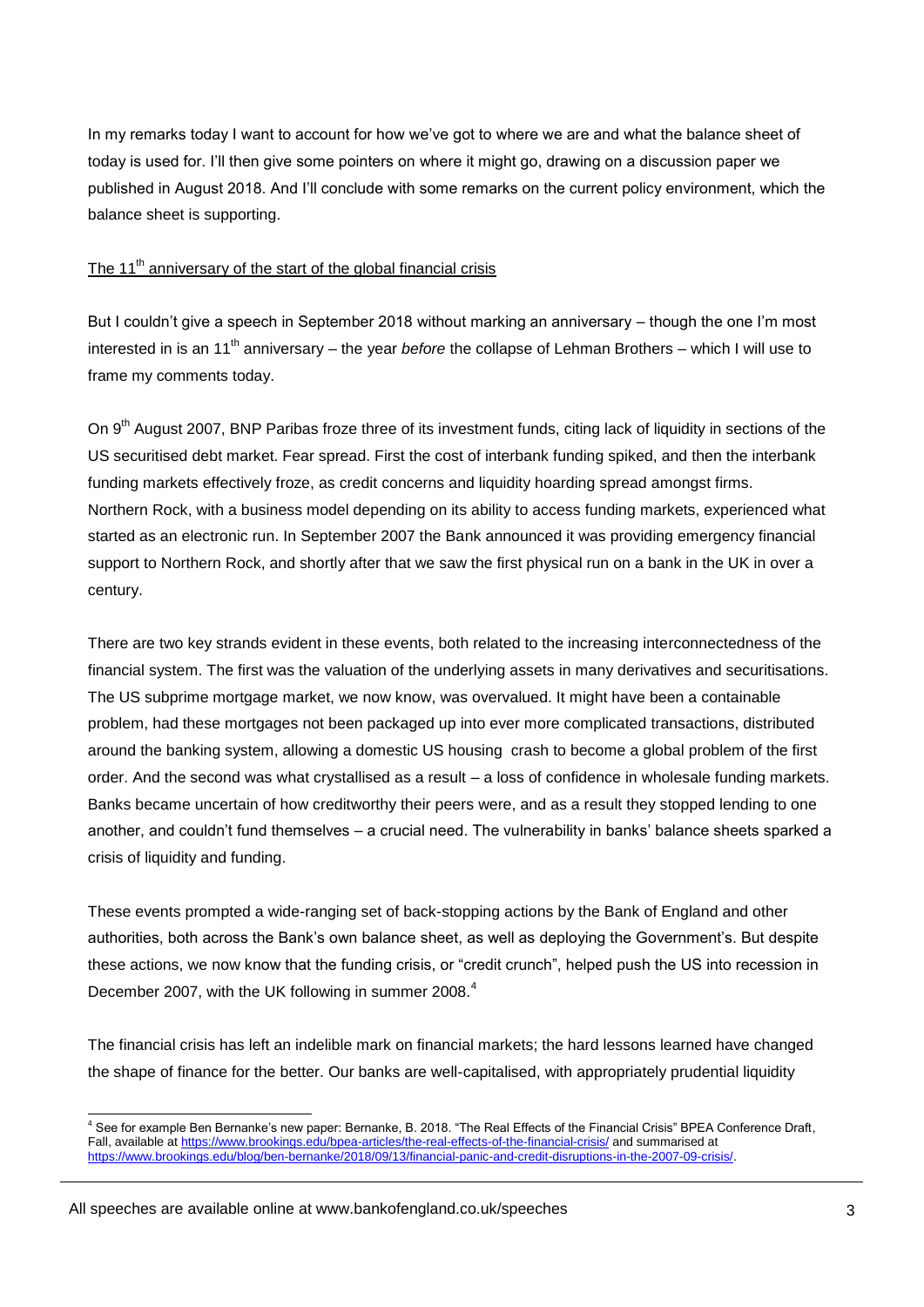requirements. In the UK we are completing the ringfencing of our banks, to protect UK deposit takers from riskier investment banking activities. Resilience has been further strengthened by the increasingly central role of central counterparties (CCPs) for the trading of OTC derivatives, a global post-crisis reform. That has made these firms systemically important components of financial markets, and we have responded accordingly by strengthening the prudential framework around them, and by extending them access to our liquidity facilities.

There have also been more organic changes: the proliferation of non-bank sources of finance, the emergence of many new, small banks, and the growth of the fintech sector. These changes are driving new interconnections across a more diverse and genuinely distributed financial system, which, appropriately managed and regulated, is leading to real gains in resilience for the system as a whole.

Over this 11 year period central banks have changed too, no more so than in the size and reach of their balance sheets, which are unrecognisable from the pre-crisis period. The Bank of England's balance sheet has grown tenfold from around £60bn to over £600bn, equivalent to 30% of GDP. And the story is similar in many other economies.

### Developments in monetary policy

In September 2008 the conduct of monetary policy could still be summarised as follows. The central bank produced a forecast of the likely paths for inflation and the degree of spare capacity.<sup>5</sup> Based on that forecast and the trade-off between the two variables it decided whether monetary policy needed to be incrementally tighter, looser or unchanged. In the UK case the MPC voted on one proposition every month, whether to adjust its policy rate to deliver the appropriate stance of policy and meet its remit of maintaining price stability. And it used its balance sheet to keep money market rates, which served as an anchor for rates in the wider economy, close to its policy rate.<sup>6</sup>

The rest is monetary history. Ten years on, central banks now use a much wider range of tools than just the policy rate in setting monetary policy. Once Bank Rate hit 0.5% in March 2009, which at the time was seen as its effective lower bound, the MPC turned to what were then thought of as unconventional monetary policy tools to stimulate demand and help bring inflation back to target. These tools used our balance sheet in new and different ways. And together they account for a large part of the increase in the size of the Bank's balance sheet.

<sup>-</sup><sup>5</sup> As part of the MPC's continuing efforts to make our thinking more transparent, we published our estimate of excess supply (or slack) in the economy for the first time in the May 2018 Inflation Report.<br><sup>6</sup> The lest Bank Rate shapes to follow this prostice was argueb

The last Bank Rate change to follow this practice was arguably the 50bp cut on October  $8^{th}$  2008. I say arguably because this cut was itself unconventional: it was coordinated across the major central banks and, due to differing international schedules, actually took place early on a Wednesday afternoon rather than the usual Thursday at noon.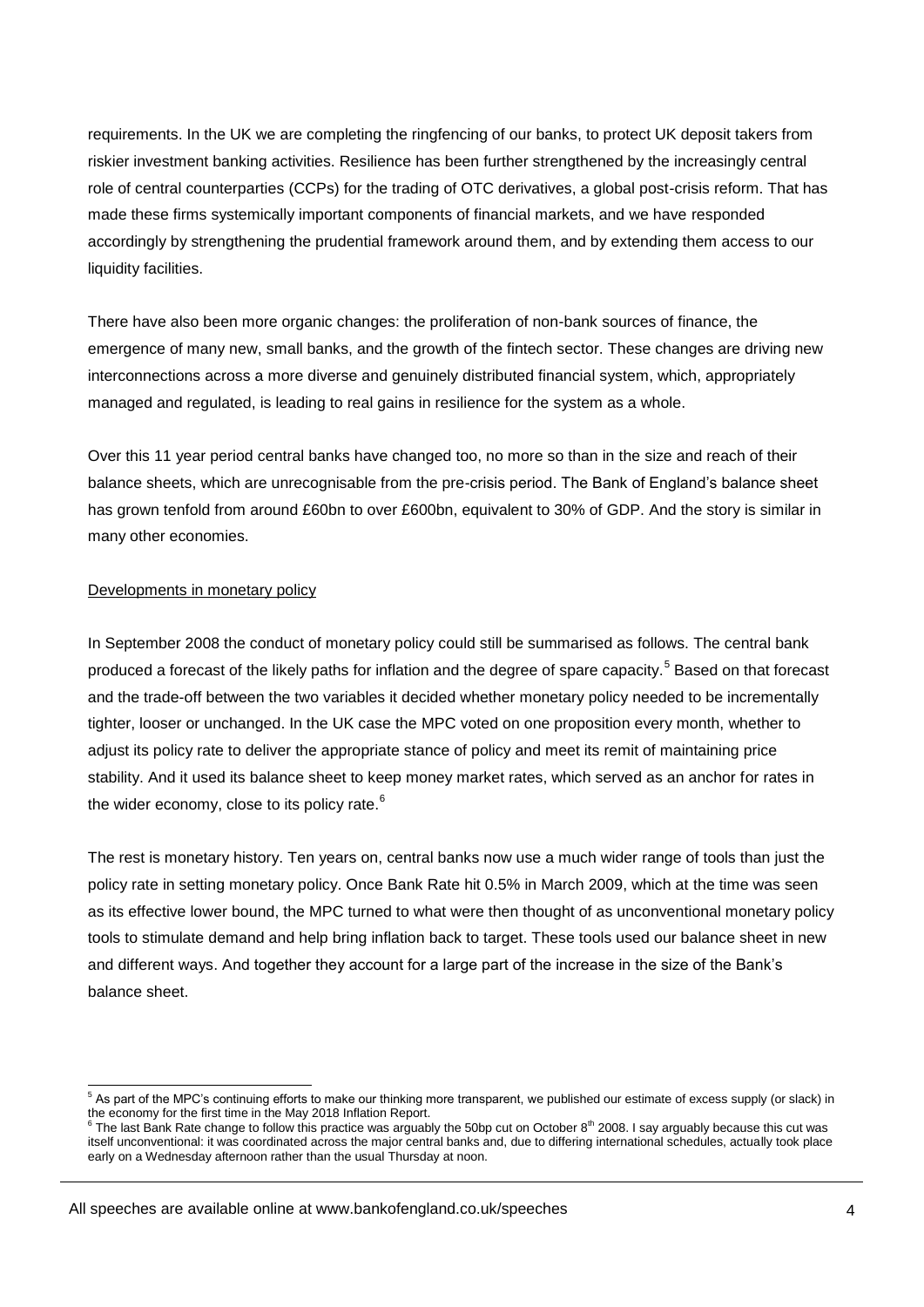Quantitative Easing (QE) involved buying gilts in exchange for newly-created reserves, via a specially created account called the Asset Purchase Facility (APF) which carries an indemnity from the Treasury.<sup>7</sup> The goal was to reduce the yield on gilts, and so to reduce yields – and therefore borrowing costs – on other financial assets, which would in turn feed through to support the economy. This created a large additional quantity of central bank reserves – currently £445bn worth – matched by an equally large loan to the APF on our balance sheet. $8$ 

Importantly, QE also changed the quantity of reserves from being determined by the quantity demanded by financial institutions to being determined by the quantity supplied by the Bank on behalf of the MPC. To accommodate this change, and to deal with the volatility of money market rates which had emerged as liquidity patterns changed, we also changed our framework for controlling interest rates. In 2009 the Bank moved from a corridor system, in which banks' reserve balances were remunerated at Bank Rate up to a limited amount, to a floor system, in which we remunerate all balances, no matter how large, at Bank Rate.

As well as QE, the MPC has used the Bank's balance sheet to lend directly to banks, via the Term Funding Scheme (TFS) in 2016. <sup>9</sup> The Scheme was designed to reinforce the transmission of the August 2016 cut in Bank Rate to 0.25%, thereby helping to lower the effective lower bound from 0.5% to close to 0%. It also led to a significant increase in the size of the Bank's balance sheet, again via the APF, peaking at £127bn.

#### Acting in support of liquidity

While operations to meet our monetary policy remit might take the biggest share of our balance sheet, they are by no means the full extent of it. The Bank is the sole provider of sterling central bank money – the most liquid sterling asset. Because of this, our balance sheet has an important role to play in financial policy, through the provision of liquidity insurance.

The core business of a commercial bank is to lend money by making loans to households and firms; to facilitate this it often needs to borrow money, by taking in retail deposits or by seeking funding from investors

The APF itself currently holds £435bn of gilts and £10bn of corporate bonds, as well as the loans created via the TFS. For an overview of the estimated effects of QE and the mechanisms through which it works, see Haldane, A. G., Roberts-Sklar, M., Wieladek, T. and Young, C. (2016), "QE: The story so far". Bank of England Staff Working Paper No. 624, available at

https://www.bankofengland.co.uk/working-paper/2016/qe-the-story-so-far</u>. The debate about the precise effects of QE continues; for two recent contributions by my MPC colleagues, see Vlieghe, J. (2018), "The yield curve and QE", speech at Imperial College Business School available at [https://www.bankofengland.co.uk/-/media/boe/files/speech/2018/the-yield-curve-and-qe-speech-by-gertjan](https://www.bankofengland.co.uk/-/media/boe/files/speech/2018/the-yield-curve-and-qe-speech-by-gertjan-vlieghe.pdf)[vlieghe.pdf,](https://www.bankofengland.co.uk/-/media/boe/files/speech/2018/the-yield-curve-and-qe-speech-by-gertjan-vlieghe.pdf) and Broadbent, B. (2018), "The history and future of QE", speech at the Society of Professional Economists available at

<sup>-</sup> $^7$  There were also some smaller-scale initial purchases of private sector assets, partly financed by Treasury bill issuance; in August 2016 the MPC also voted to purchase £10bn of corporate bonds.<br><sup>8</sup> The APE itself aurrently holds £425bp of gilta and £10bp of earn

<sup>&</sup>lt;u>https://www.bankofengland.co.uk/speech/2018/ben-broadbent-society-of-professional-economists</u>.<br><sup>9</sup> For more on the TFS see the information on the Bank's website at <u>https://www.bankofengland.co.uk/markets/quantitative-eas</u> [the-asset-purchase-facility.](https://www.bankofengland.co.uk/markets/quantitative-easing-and-the-asset-purchase-facility) The Bank also lent directly to banks via the Funding for Lending Scheme (FLS) in 2012, a scheme designed to incentivise banks to lend to the real economy at a time when bank lending growth had been persistently very weak, not least because of spillovers from the euro area crisis. But this was a fully collateralised scheme, classified as off balance sheet under a collateral swap arrangement. For more on the FLS see Churm, R. et al (2012), "The Funding for Lending Scheme", Bank of England Quarterly Bulletin 2012Q4, available a[t https://www.bankofengland.co.uk/-/media/boe/files/quarterly-bulletin/2012/the-funding-for-lending-scheme.pdf.](https://www.bankofengland.co.uk/-/media/boe/files/quarterly-bulletin/2012/the-funding-for-lending-scheme.pdf)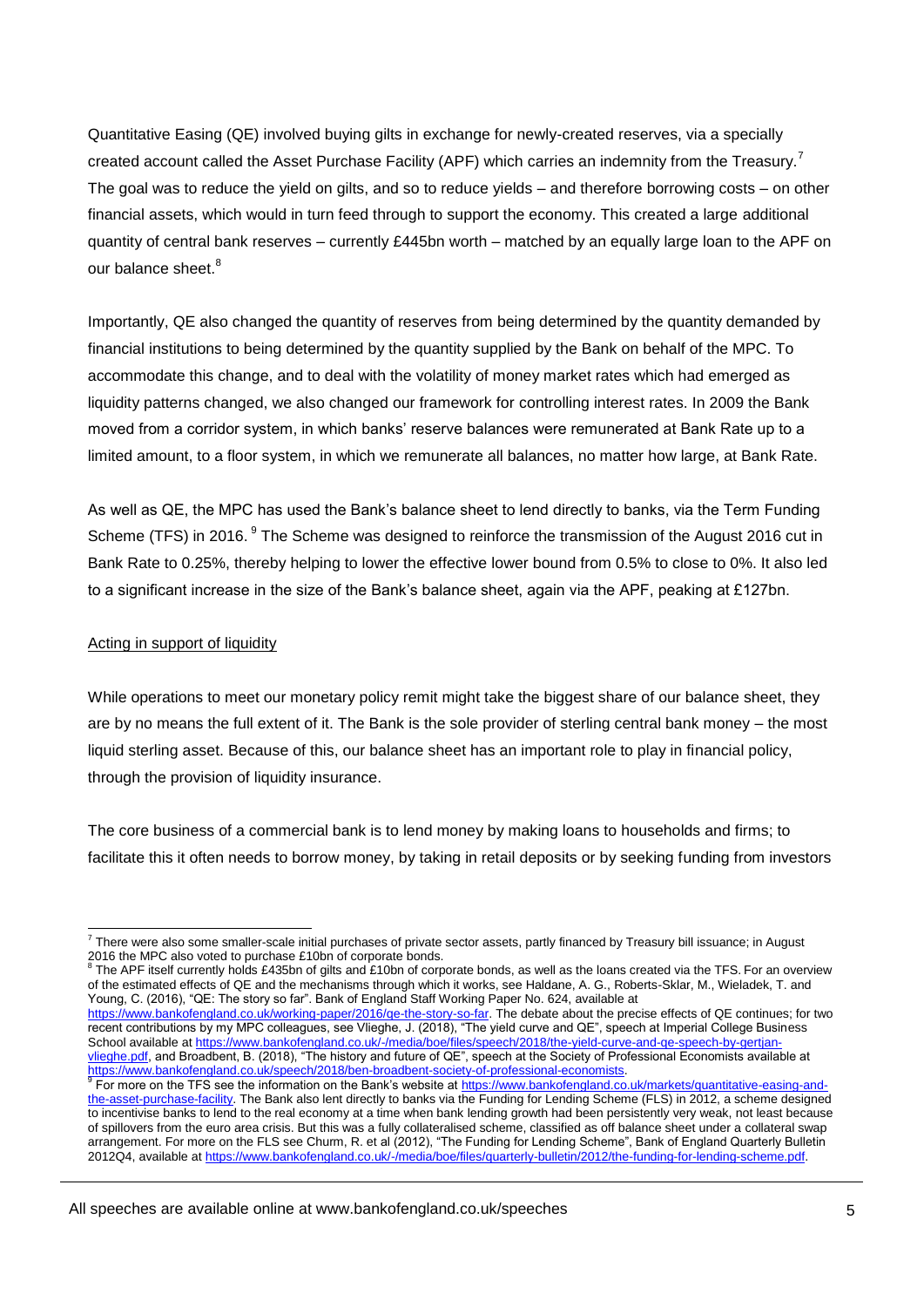in wholesale markets.<sup>10</sup> The latter is typically at a shorter term than the former, so this activity exposes banks to funding liquidity risk. Banks need to be able to take on this risk to execute their economic function. But it remains a risk nonetheless. Under ordinary circumstances, banks should largely be able to self-insure against this risk; indeed, that is a core part of effective bank risk management. But ordinary circumstances can't be guaranteed, and in the events of 2007 that I outlined earlier we saw unprecedented circumstances.

It is in such unprecedented circumstances that the Bank's role of providing liquidity insurance to solvent but illiquid banks is most apparent. But what has emerged from the experience of 2007 and 2008 is a liquidity policy framework and set of tools which can be applied in good times as well as bad. It is a framework which is consistent with Walter Bagehot's advice to the Bank in the Victorian era – that the Bank should seek to avoid reaching the panic points of no return with its banks by lending to them "guickly, freely, and readily".<sup>11</sup>

In 2006, the Bank had two facilities for providing liquidity insurance, both of which functioned in the course of monetary policy implementation.<sup>12</sup> Now, in 2018, the tools in our kit – the Sterling Monetary Framework - are much expanded. Some crisis tools, such as the Special Liquidity Scheme<sup>13</sup>, have been superseded by this more comprehensive framework. In an important review published six years ago in October 2012, Bill Winters took stock of the progress made in reforming the SMF.<sup>14</sup> The Bank refined the framework further in response, and five years ago the Governor emphasised that we were "open for business".<sup>15</sup> Today our toolkit contains three specific liquidity insurance facilities offering money and/or high quality collateral for variable terms and prices as well as the liquidity insurance offered in the course of implementing monetary policy. <sup>16</sup>

But there's little point opening the door to our business more widely if only a narrow range of shapes fit through it. So as well as expanding the quantity of our tools at our disposal, over the years we have worked to extend the access to them by making our facilities cheaper and making them available against a wider set of collateral and to a larger number of counterparties.

1

 $10$  An excellent description of how banks operate is given in McLeay, M. et al (2014), "Money creation in the modern economy", Bank of England Quarterly Bulletin 2014Q1, available a[t https://www.bankofengland.co.uk/-/media/boe/files/quarterly-bulletin/2014/money-](https://www.bankofengland.co.uk/-/media/boe/files/quarterly-bulletin/2014/money-creation-in-the-modern-economy.pdf)

[creation-in-the-modern-economy.pdf.](https://www.bankofengland.co.uk/-/media/boe/files/quarterly-bulletin/2014/money-creation-in-the-modern-economy.pdf)<br><sup>11</sup> Bagehot, W. (1873), "Lombard Street"

<sup>12</sup>These were the ability to vary reserves demand both intra-day and day-to-day, and the Standing Facilities which provided overnight liquidity insurance, allowing banks to borrowing reserves in unlimited quantity, secured against very high quality collateral or deposit excess reserves directly with the Bank.

The Special Liquidity Scheme operated as a 'collateral swap', allowing banks to exchange their illiquid assets (principally packaged as an ABS or covered bonds) for liquid UK T bills.<br><sup>14</sup> Winters, B. (2012), "Review of the Bank of England's framework for providing liquidity to the banking system", available at

https://www.bankofengland.co.uk/-/media/boe/files/news/2012/november/the-banks-framework-for-providing-liquidity-to-the-banking.<br><sup>15</sup> The Bank's response to the Winters review can be found at <u>https://www.bankofengland.co.</u>

[<sup>/</sup>media/boe/files/news/2013/march/response-of-the-boe-to-the-three-cort-commissioned-reviews.](https://www.bankofengland.co.uk/-/media/boe/files/news/2013/march/response-of-the-boe-to-the-three-cort-commissioned-reviews) The quote from the Governor is taken from Carney, M. (2013), "The UK at the heart of a renewed globalisation", speech at an event to celebrate the 125<sup>th</sup> anniversary of the Financial Times, available at [https://www.bankofengland.co.uk/-/media/boe/files/speech/2013/the-uk-at-the-heart-of-a-renewed-](https://www.bankofengland.co.uk/-/media/boe/files/speech/2013/the-uk-at-the-heart-of-a-renewed-globalisation.pdf)<mark>globalisation.pdf</mark>.<br><sup>16</sup> The three liquidity insurance facilities are: (I) Indexed Long Term Repo– for predictable/regular need for term collateral transformation;

<sup>(</sup>II) Discount Window Facility – for firm-specific liquidity shock requiring liquidity in bespoke size and timing, with lagged disclosure; and (III) Contingent Term Repo Facility – for actual or prospective market-wide stress meaning SMF participants need cheap, plentiful cash at term. More information on the Bank's facilities can be found in the 'Red Book' [https://www.bankofengland.co.uk/-](https://www.bankofengland.co.uk/-/media/boe/files/markets/sterling-monetary-framework/red-book) [/media/boe/files/markets/sterling-monetary-framework/red-book](https://www.bankofengland.co.uk/-/media/boe/files/markets/sterling-monetary-framework/red-book) .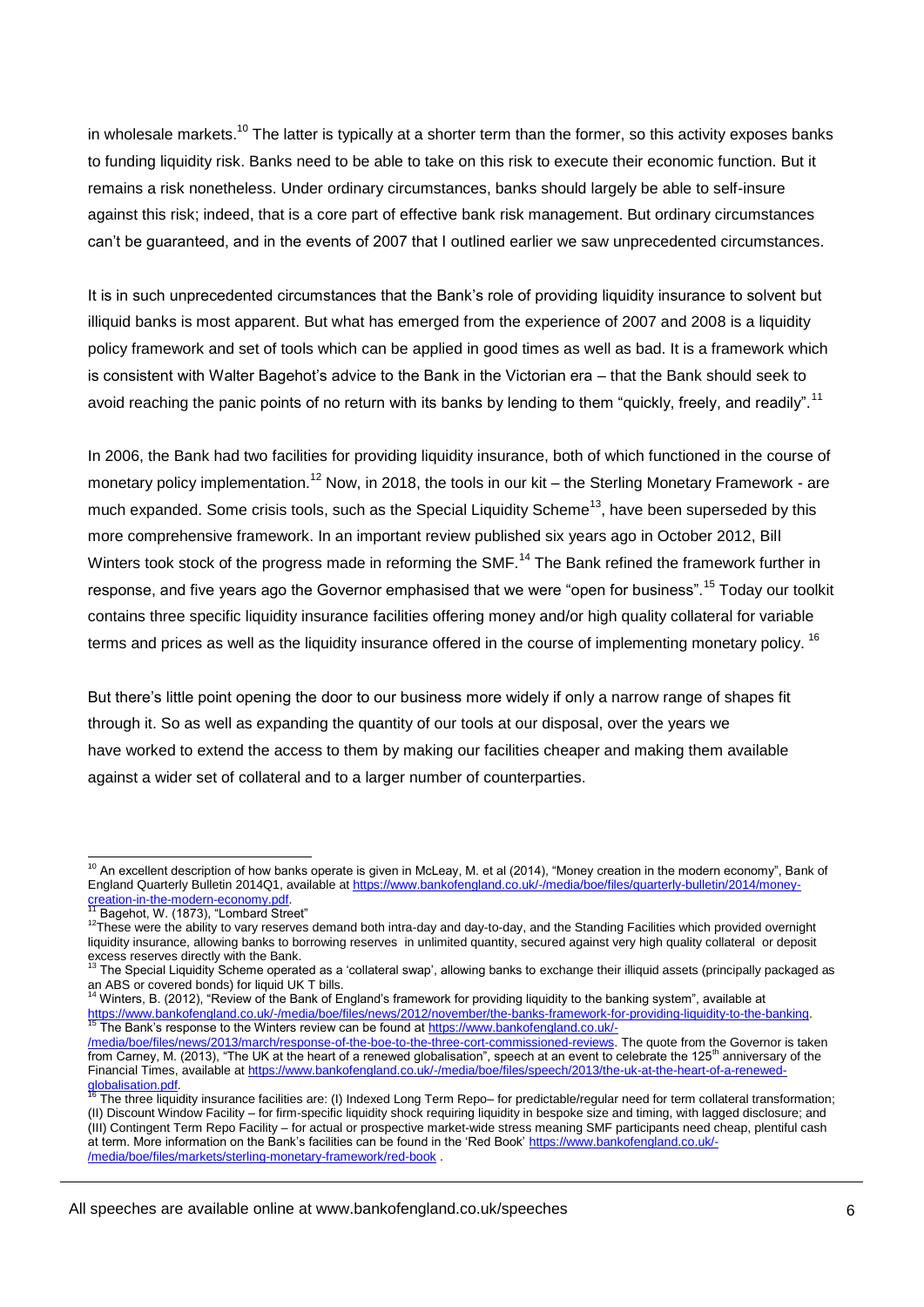Prior to 2006, the Bank had just 17 members of its Sterling Monetary Framework. But liquidity needs are not just for the biggest banks & building societies. In recognition of this, we had already increased the number of members to 106 by 2012; today it stands at 207.  $17$ 

The crisis also revealed that liquidity shortages can materialise far beyond the banking system; and the financial system has continued to evolve since then. And so in 2014 we widened access to our facilities to include central counterparties and broker-dealers as well as banks and building societies.<sup>18</sup> In today's global banking system UK liquidity shortages can also arise in other currencies than just sterling: to that end we maintain and regularly test a network of swap lines with other central banks, enabling us to provide liquidity in a wide range of currencies: US and Canadian dollars, euros, Swiss francs and renminbi as well as pounds sterling.

And back in 2006, our liquidity facilities were only offered against high quality, liquid assets – predominantly government bonds. That list had to expand quickly in the face of the financial crisis. We now take a much broader range of collateral, accepting asset-backed securities and a range of raw loans, suitable to the wide range of activities undertaken by our member firms.

What does this add up to? The 2018 SMF annual report sets out that, as of February 2018, the Bank could lend an additional £295bn against the amount of pre-positioned collateral available: around 50% again of our current balance sheet size.<sup>19</sup>

The Bank's Independent Evaluation Office review, published in January 2018, emphasised the importance of business as usual as well as the unprecedented or unusual.<sup>20</sup> In response we are refining our communications efforts to ensure market participants understand our facilities, as well as thinking about how we work and communicate within the Bank – across its operational, policy, and supervisory functions – to make the most of our facilities. Of course the last ten years have, thankfully, not seen any further liquidity crises, but this progress was tested with the preparatory and contingency work conducted around the EU Referendum in June 2016 – where our approach helped firms plan with confidence.<sup>21</sup>

-

 $17$  As well as opening up the SMF, the Bank has expanded access to Settlement Accounts for its Real Time Gross Settlement system (which allows account holders to settle payments real time in sterling central bank money) from 21 in 2006 to 201 today. These now include to new entrants in payments – non-bank payment services providers. We are currently renewing our RTGS system, and a core feature of the new system will be the ability to interface with new and innovative payment systems, designed to encourage a more diverse and resilient financial system.

<sup>&</sup>lt;sup>18</sup> Before widening access to new classes of institution, the Bank considered three key criteria to ensure usage of the facilities remained appropriate; whether they were systemically important, whether they were exposed to sterling liquidity risk, and whether they were appropriately prudentially regulated.

<sup>19</sup> The 2017/18 SMF Annual Report can be found a[t https://www.bankofengland.co.uk/-/media/boe/files/sterling-monetary-](https://www.bankofengland.co.uk/-/media/boe/files/sterling-monetary-framework/annual-report-2017-18.pdf?la=en&hash=C036972CE8B4F36142BE507B27603A3109083912)<u>framework/annual-report-2017-18.pdf</u>.<br><sup>20</sup> The IEO report on the Bank's approach to providing sterling liquidity, together with the Bank's response, can be found at

[https://www.bankofengland.co.uk/news/2018/january/ieo-evaluation-of-the-boe-approach-to-providing-sterling-liquidity.](https://www.bankofengland.co.uk/news/2018/january/ieo-evaluation-of-the-boe-approach-to-providing-sterling-liquidity)<br><sup>21</sup> Research Martin (2010) #Resulting Results that Rivia Necessary," appeals of the Placentes and delay See Shafik, M. (2016), "Small is Beautiful but Big is Necessary", speech at the Bloomberg Markets "Most Influential" Summit, available a[t https://www.bankofengland.co.uk/-/media/boe/files/speech/2016/small-is-beautiful-but-big-is-necessary.pdf.](https://www.bankofengland.co.uk/-/media/boe/files/speech/2016/small-is-beautiful-but-big-is-necessary.pdf)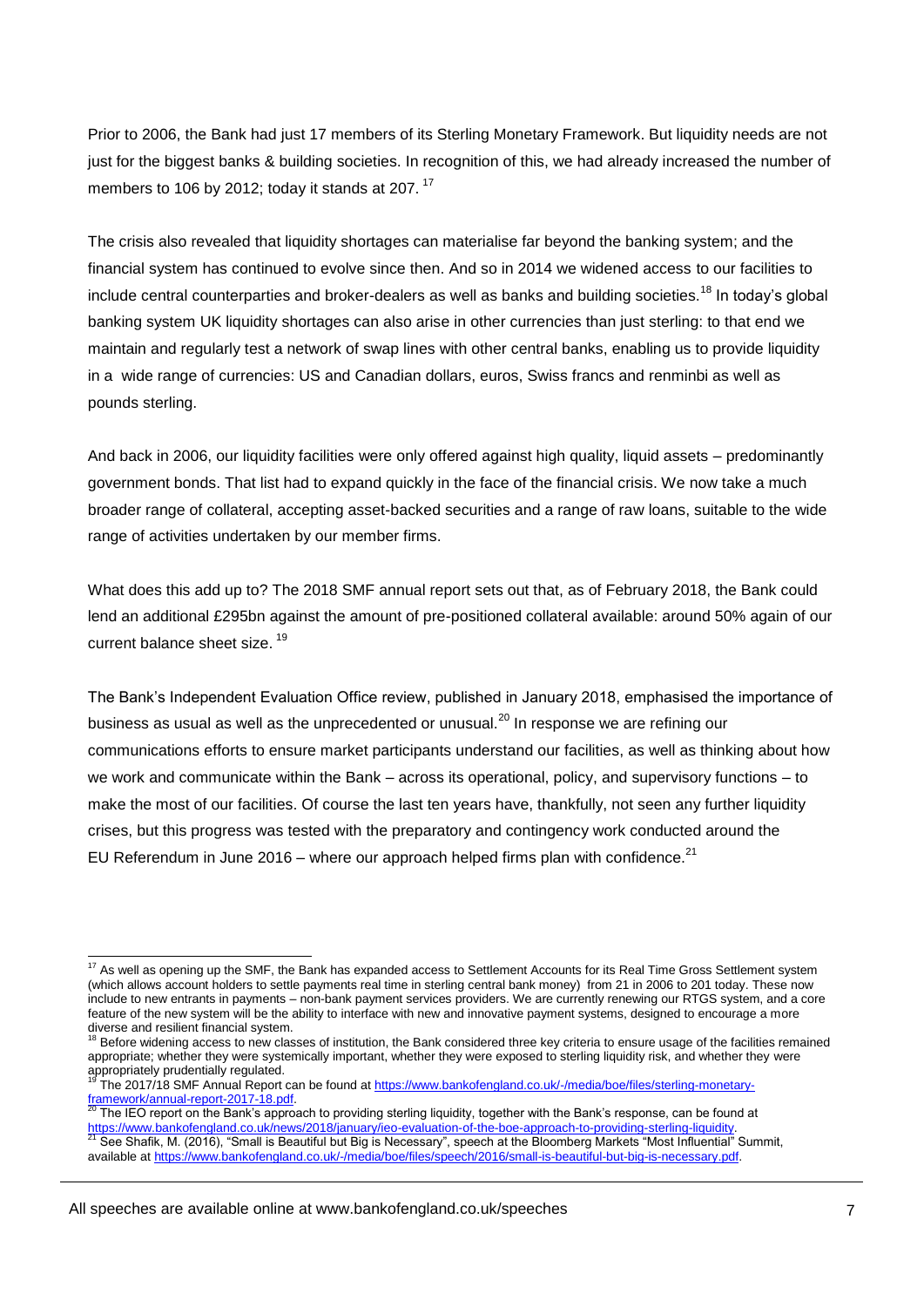One of the lessons of the crisis and the ensuing ten years was that we need to continuously challenge ourselves to ensure that we are prepared for the future. The Bank has taken that to heart. Today I want to highlight two innovations. First, the Bank has recently supplemented the ability to provide liquidity to our expanded set of members by ensuring that we are operationally capable of accepting equity collateral, should the need ever arise. And, second, in pursuit of a more diverse and resilient financial landscape in the UK, we have been progressing work to enable Islamic banks to hold Bank of England reserves to meet their regulatory requirements for holdings of high quality liquid assets in a way consistent with Islamic commercial jurisprudence. And as a result, today I can announce that we will shortly be establishing a new subsidiary of the Bank, to house the Shari'ah Compliant Facility; this will be a special purpose vehicle, called the Bank of England Alternative Liquidity Facility (BEALF). This will also be the first non-interest based liquidity facility to be offered by a major Western central bank, providing important structural support to the UK's Islamic finance sector, and further strengthening the UK's position as an international financial centre.<sup>22</sup>

#### Enhancing our policy readiness

1

With all of this capability comes the need for accountability. We are running a much larger balance sheet than ever before. But holding billions of pounds worth of collateral over a variety of asset classes, and big exposures to SMF members, means that we are exposed to risk. And as responsible public servants, we must manage that risk carefully. We have developed the sophistication of our own risk management alongside the growth in our balance sheet. In 2015 we established for the first time a rigorous second line financial risk division<sup>23</sup>, organisationally distinct from our well-established and highly professional first line financial risk management division. In addition to managing our own risks, these functions are also integral to the risk management arrangements that we have with the Treasury.

Our readiness to act for both financial and monetary stability purposes was enhanced further this year, when, on the back of the latest five year review of the Bank's financial framework, we agreed a ground-breaking new capital and income framework for the Bank with the Treasury.<sup>24</sup> This reinforces our independence and institutionalises our ability to react with our balance sheet in order to meet our remit. The Treasury has committed to increasing the quantity of loss absorbing capital the Bank holds by £1.2bn to £3.5bn by the end of the 2018/19 financial year. This will give us the financial backing to react at greater scale and more quickly than in the past. $25$ 

<sup>&</sup>lt;sup>22</sup> See the Shari'ah-compliant liquidity facilities section of [https://www.bankofengland.co.uk/markets/funding-for-lending-and-other](https://www.bankofengland.co.uk/markets/funding-for-lending-and-other-market-operations)<u>[market-operations](https://www.bankofengland.co.uk/markets/funding-for-lending-and-other-market-operations)</u> for more information.<br><sup>23</sup> Second line risk provides challenge to first line risk functions. See Hauser, A. (2017), "Watching the Watchers", speech at the GARP

<sup>18</sup>th Annual Risk Management Convention, New York. Available at [https://www.bankofengland.co.uk/-](https://www.bankofengland.co.uk/-/media/boe/files/speech/2017/watching-the-watchers-forward-looking-assessment-and-challenge-of-a-central-banks-own-financial-risk.pdf) [/media/boe/files/speech/2017/watching-the-watchers-forward-looking-assessment-and-challenge-of-a-central-banks-own-financial-](https://www.bankofengland.co.uk/-/media/boe/files/speech/2017/watching-the-watchers-forward-looking-assessment-and-challenge-of-a-central-banks-own-financial-risk.pdf)<mark>risk.pdf</mark>.<br><sup>24</sup> The details of the capital framework are contained in a Memorandum of Understanding between the two institutions, available at

https://assets.publishing.service.gov.uk/government/uploads/system/uploads/attachment\_data/file/718481/The\_Financial\_Relationship [between\\_the\\_Treasury\\_and\\_the\\_Bank\\_of\\_England\\_-\\_MoU\\_web.pdf.](https://assets.publishing.service.gov.uk/government/uploads/system/uploads/attachment_data/file/718481/The_Financial_Relationship_between_the_Treasury_and_the_Bank_of_England_-_MoU_web.pdf) 

See Carney, M. (2018), "New Economy, New Finance, New Bank", Mansion House Speech 2018, available at [https://www.bankofengland.co.uk/-/media/boe/files/speech/2018/new-economy-new-finance-new-bank-speech-by-mark-carney.pdf.](https://www.bankofengland.co.uk/-/media/boe/files/speech/2018/new-economy-new-finance-new-bank-speech-by-mark-carney.pdf)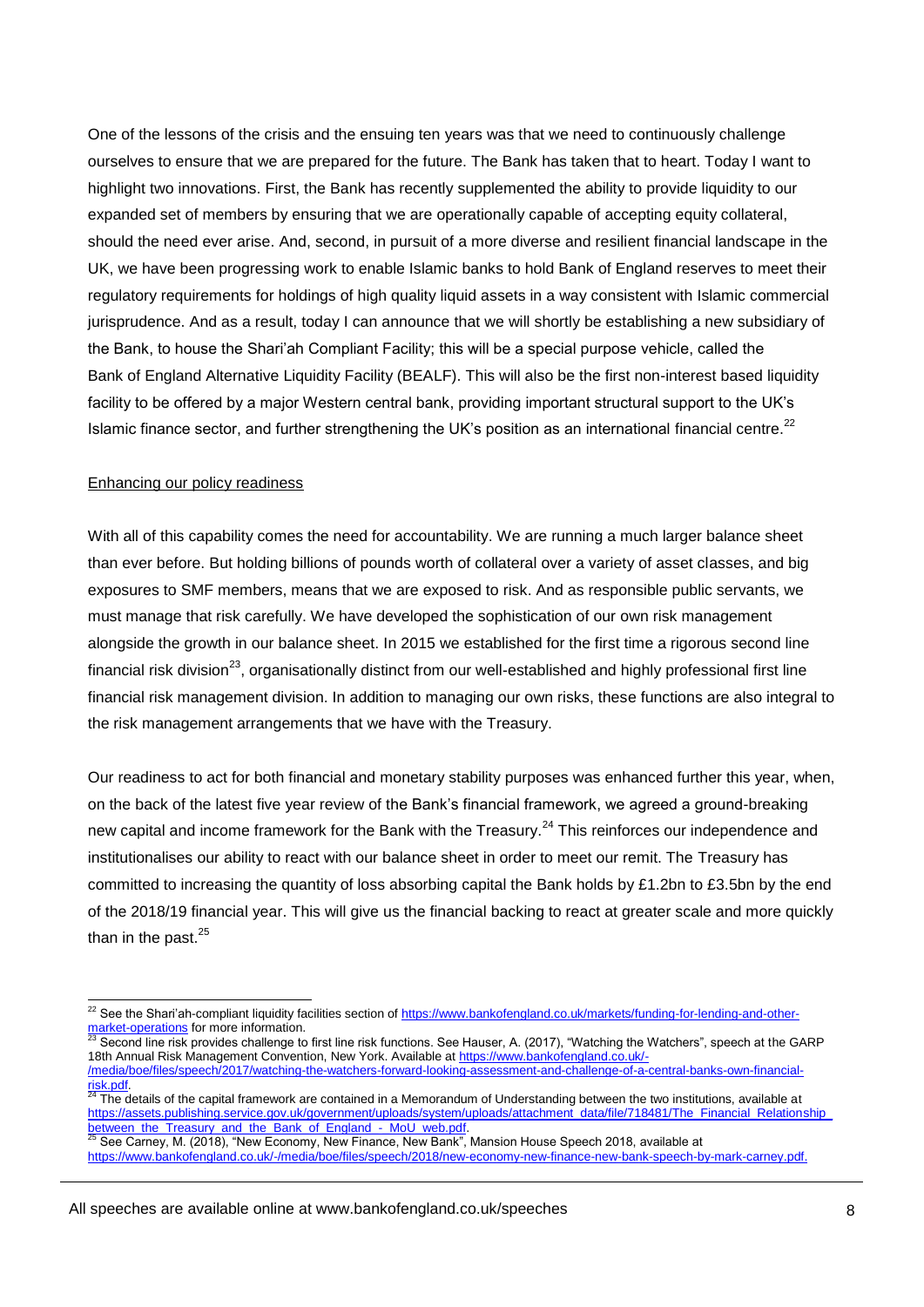#### Where are we heading?

Where does all this leave policy and the balance sheet through which it is implemented?

In August 2018 the MPC voted to raise Bank Rate from 0.5% to 0.75%. That was based on our Inflation Report forecast, which showed that absent an increase in Bank Rate, the economy was likely to move into excess demand, and that the resulting wage pressures would push inflation above our 2% target. In September we then voted to leave Bank Rate unchanged at 0.75%. And looking ahead we expect that, if the economy continues to evolve, as it has done so far, broadly in line with our August forecast, then further limited and gradual rises in Bank Rate will be appropriate to return inflation sustainably to the target.

As well as being the collective view of the committee, this is also my personal view, which is why I voted for an increase in Bank Rate in August. The signal I take from the labour market indicators is one of labour market tightness and rising pay pressures, which I expect to support inflation in the medium term.

Stepping back, I have to recognise that we have predicted higher nominal wage growth in the past, and have been serially disappointed. Since the Referendum, downside news on nominal wages has been augmented by the inflationary effect of the fall in sterling, meaning real wage growth has been strikingly weak. Over the two years to 2018Q2 real wages fell by 0.5%, more than 4pp below the MPC's May 2016 forecast of 3.8% cumulative growth.<sup>26</sup> But we are now forecasting both nominal and real wage growth to pick up from here.

Given our forecasting history it would be foolish of me to rule out being disappointed on wage growth again – although developments over the past year have so far broadly matched our expectations, with private sector regular pay in particular now growing at 3%, a little stronger than our forecast of a year ago. One additional important factor to bear in mind here is that our past downside errors on wages have largely come from weaker productivity. But what matters for businesses' costs and so for inflation is wages *relative* to productivity, that is to say, unit labour costs; and here our forecast errors have been somewhat smaller. So while there is certainly still a risk that productivity will disappoint again – even conditional on a smooth transition to an average of possible Brexit outcomes, as in our central forecast – and that wages will again turn out weaker, even in that case it seems likely to me that, given the gradual move into excess demand that we expect, unit labour costs and inflationary pressure would still pick up as in our August forecast.<sup>27</sup>

That said, a range of outcomes for Brexit are clearly still possible, not all of which are captured in our central forecast. Consistent with that it is noteworthy that option pricing implies that market participants are insuring to a greater degree against tail outcomes: FX implied volatilities have increased in recent months, implying

-

 $^{26}$  Other forecasters were similarly surprised – for instance the OBR were predicting 3.7% cumulative real wage growth over the same period in the March 2016 Economic and Fiscal Outlook (available a[t http://obr.uk/efo/economic-fiscal-outlook-march-2016/\)](http://obr.uk/efo/economic-fiscal-outlook-march-2016/). 1 set out my views on the economic outlook and the labour market in detail in a speech in June: Ramsden, D. (2018), "What's Going On?", speech at the Barclays Inflation Conference, available at [https://www.bankofengland.co.uk/-/media/boe/files/speech/2018/whats](https://www.bankofengland.co.uk/-/media/boe/files/speech/2018/whats-going-on-speech-by-dave-ramsden.pdf)[going-on-speech-by-dave-ramsden.pdf.](https://www.bankofengland.co.uk/-/media/boe/files/speech/2018/whats-going-on-speech-by-dave-ramsden.pdf)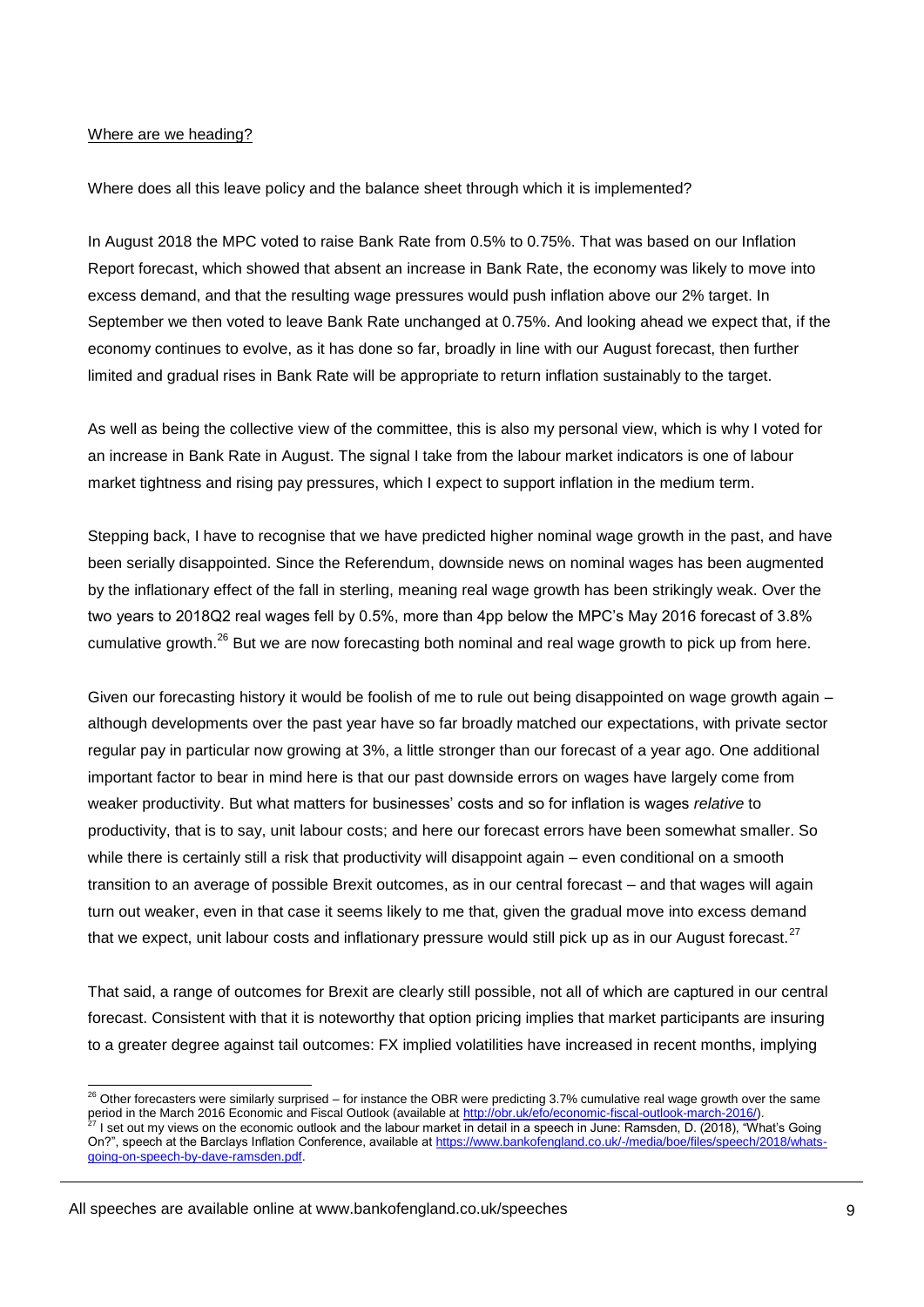greater weight on the tails of the distribution, while risks reversals have fallen to their lowest levels in over a year, suggesting a greater increase in relative weight on downside outcomes. But the moves are still small relative to those we saw ahead of the Referendum.

On a day-to-day basis, we continue to use our balance sheet in support of monetary policy and financial stability. Our regular market operations will continue to keep market rates anchored to Bank Rate, and we will continue the programme of gilt reinvestments that maintains the stock of APF purchases at its target level for as long as the MPC choose to maintain it there. And our monthly Indexed Long-Term Repo liquidity facility continues to see regular usage, with £785mn allocated in September's operation.

Looking further ahead, the TFS is now closed to new drawings, and will gradually unwind in the coming years as banks repay their loans. In June the MPC gave updated guidance that it will not reduce the stock of asset purchases until Bank Rate reaches around 1.5%, and any decision on what happens then will of course be a decision for the MPC of the time and will depend on the economic circumstances prevailing at the time. $28$ 

As and when our balance sheet shrinks, it is likely that its size will return to being determined by the level of SMF participants' demand for reserves (as well as the amount of banknotes in circulation), rather than by the quantity supplied. Given its proven success at maintaining market rates in line with Bank Rate, as well as the benefits of operational continuity, the Bank is minded to keep using a variant of the current floor system for controlling market rates. And, as the quantity of reserves supplied falls towards the quantity demanded by market participants, we will stand ready to meet SMF participants' demand for additional reserves through regular open market operations. In addition, there is a strong case for holding some longer maturity assets, such as gilts, to back the stable portion of demand for banknotes, and indeed we had already started to do this ahead of the financial crisis. $^{29}$ 

How large a quantity of reserves SMF participants will demand, and therefore how large our future balance sheet will be, is an open and difficult question. As well as changing our own monetary policy toolkit, the financial crisis has changed the behaviour of financial institutions, including in ways that are significant for the size of our balance sheet. In particular their demand for reserves and for liquid assets more generally, is much greater than it was before the crisis. That reflects a combination of tighter regulation which requires them to hold larger buffers of liquid assets, and more prudent management which means that banks have learnt the lessons of the crisis and the value of maintaining liquidity, as well as the fourfold increase in the number of SMF participants. This change was not caused by QE and the expansion of our balance sheet.

<sup>1</sup>  $28$  For further details, see the minutes of the June 2018 MPC meeting.

<sup>&</sup>lt;sup>29</sup> See for example the consultation paper, archived at

[http://webarchive.nationalarchives.gov.uk/20170726163822/http:/www.bankofengland.co.uk/markets/Documents/money/documentation/](http://webarchive.nationalarchives.gov.uk/20170726163822/http:/www.bankofengland.co.uk/markets/Documents/money/documentation/consult_bond_purchases.pdf) [consult\\_bond\\_purchases.pdf,](http://webarchive.nationalarchives.gov.uk/20170726163822/http:/www.bankofengland.co.uk/markets/Documents/money/documentation/consult_bond_purchases.pdf) and the Market Notice archived at [http://webarchive.nationalarchives.gov.uk/20170726163816/http:/www.bankofengland.co.uk/markets/Documents/money/documentation/](http://webarchive.nationalarchives.gov.uk/20170726163816/http:/www.bankofengland.co.uk/markets/Documents/money/documentation/061124.pdf) [061124.pdf.](http://webarchive.nationalarchives.gov.uk/20170726163816/http:/www.bankofengland.co.uk/markets/Documents/money/documentation/061124.pdf)